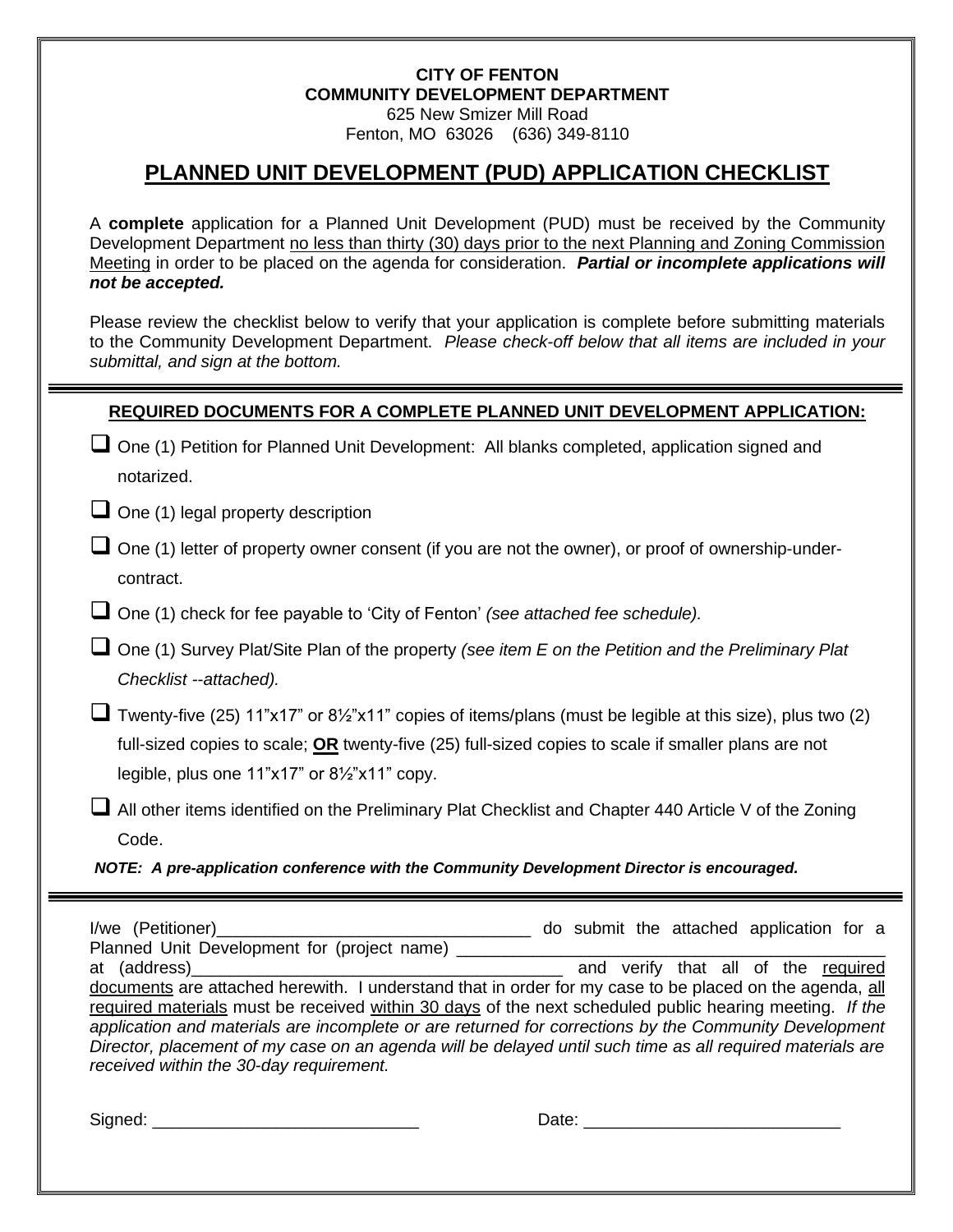## **City of Fenton Community Development Department** 625 New Smizer Mill Road Fenton, MO 63026 (636) 349-8110

# **PETITION FOR PLANNED UNIT DEVELOPMENT (PUD)**

**DATE: \_\_\_\_\_\_\_\_\_\_\_\_\_\_\_\_\_\_\_\_\_\_\_\_\_\_\_\_ PETITION NO.: \_\_\_\_\_\_\_\_\_\_\_\_\_\_**

**DATE PAID: \_\_\_\_\_\_\_\_\_\_\_\_\_\_\_\_\_\_\_\_\_\_\_\_ FEE: \_\_\_\_\_\_\_\_\_\_\_\_\_\_\_\_\_\_\_\_\_\_**

I (we), the petitioner(s) \_\_\_\_\_\_\_\_\_\_\_\_\_\_\_\_\_\_\_\_\_\_\_\_\_\_\_\_\_\_\_\_\_\_\_\_\_\_\_\_\_\_\_\_\_\_\_am (are) seeking a **Planned Unit Development (PUD)** from the City of Fenton. I understand this petition will be scheduled for a public hearing with the Planning and Zoning Commission of the City of Fenton and a recommendation from this Commission will be made to the Board of Aldermen for a final decision.

- I. The petitioner(s) state(s) that the property is:
	- A. Presently zoned: \_\_\_\_\_\_\_\_\_\_\_\_\_\_\_\_\_\_\_\_\_\_\_\_\_\_
	- B. Presently used for: \_\_\_\_\_\_\_\_\_\_\_\_\_\_\_\_\_\_\_\_\_\_\_\_\_
	- C. Proposed zoning: \_\_\_\_\_\_\_\_\_\_\_\_\_\_\_\_\_\_\_\_\_\_\_\_\_\_

II. The following information is required to complete this application:

A. Reason this Planned Unit Development (PUD) is being requested: \_\_\_\_\_\_\_\_\_\_\_\_\_\_

\_\_\_\_\_\_\_\_\_\_\_\_\_\_\_\_\_\_\_\_\_\_\_\_\_\_\_\_\_\_\_\_\_\_\_\_\_\_\_\_\_\_\_\_\_\_\_\_\_\_\_\_\_\_\_\_\_\_\_\_\_\_\_\_\_\_\_\_\_\_\_\_\_ *(separate letter may be attached)*

\_\_\_\_\_\_\_\_\_\_\_\_\_\_\_\_\_\_\_\_\_\_\_\_\_\_\_\_\_\_\_\_\_\_\_\_\_\_\_\_\_\_\_\_\_\_\_\_\_\_\_\_\_\_\_\_\_\_\_\_\_\_\_\_\_\_\_\_\_\_\_\_\_

B. Describe your legal interest in the property or state the name of the person or firm you are representing.

(*if Petitioner is not the owner, a letter of legal consent from the property owner is required)*

- C. Address of property: \_\_\_\_\_\_\_\_\_\_\_\_\_\_\_\_\_\_\_\_\_\_\_\_\_\_\_\_\_\_\_\_\_\_\_\_\_\_\_\_\_\_\_\_\_\_\_\_\_\_\_\_\_\_\_\_
- D. Legal description of property (metes and bounds); attach if necessary: \_\_\_\_\_\_\_\_\_\_\_\_\_\_\_\_\_\_\_\_\_\_\_\_\_\_ \_\_\_\_\_\_\_\_\_\_\_\_\_\_\_\_\_\_\_\_\_\_\_\_\_\_\_\_\_\_\_\_\_\_\_\_\_\_\_\_\_\_\_\_\_\_\_\_\_\_\_\_\_\_\_\_\_\_\_\_\_\_\_\_\_\_\_\_\_\_\_\_\_\_\_

E. A survey or plat of property, drawn to scale of 100 feet or less to the inch, showing nearest street intersection, dimension of property, north point, and showing appropriate angles, bearings, and distances must be attached to this petition. (*See item G on page 2 for quantity).*

\_\_\_\_\_\_\_\_\_\_\_\_\_\_\_\_\_\_\_\_\_\_\_\_\_\_\_\_\_\_\_\_\_\_\_\_\_\_\_\_\_\_\_\_\_\_\_\_\_\_\_\_\_\_\_\_\_\_\_\_\_\_\_\_\_\_\_\_\_\_\_\_\_ \_\_\_\_\_\_\_\_\_\_\_\_\_\_\_\_\_\_\_\_\_\_\_\_\_\_\_\_\_\_\_\_\_\_\_\_\_\_\_\_\_\_\_\_\_\_\_\_\_\_\_\_\_\_\_\_\_\_\_\_\_\_\_\_\_\_\_\_\_\_\_\_\_\_\_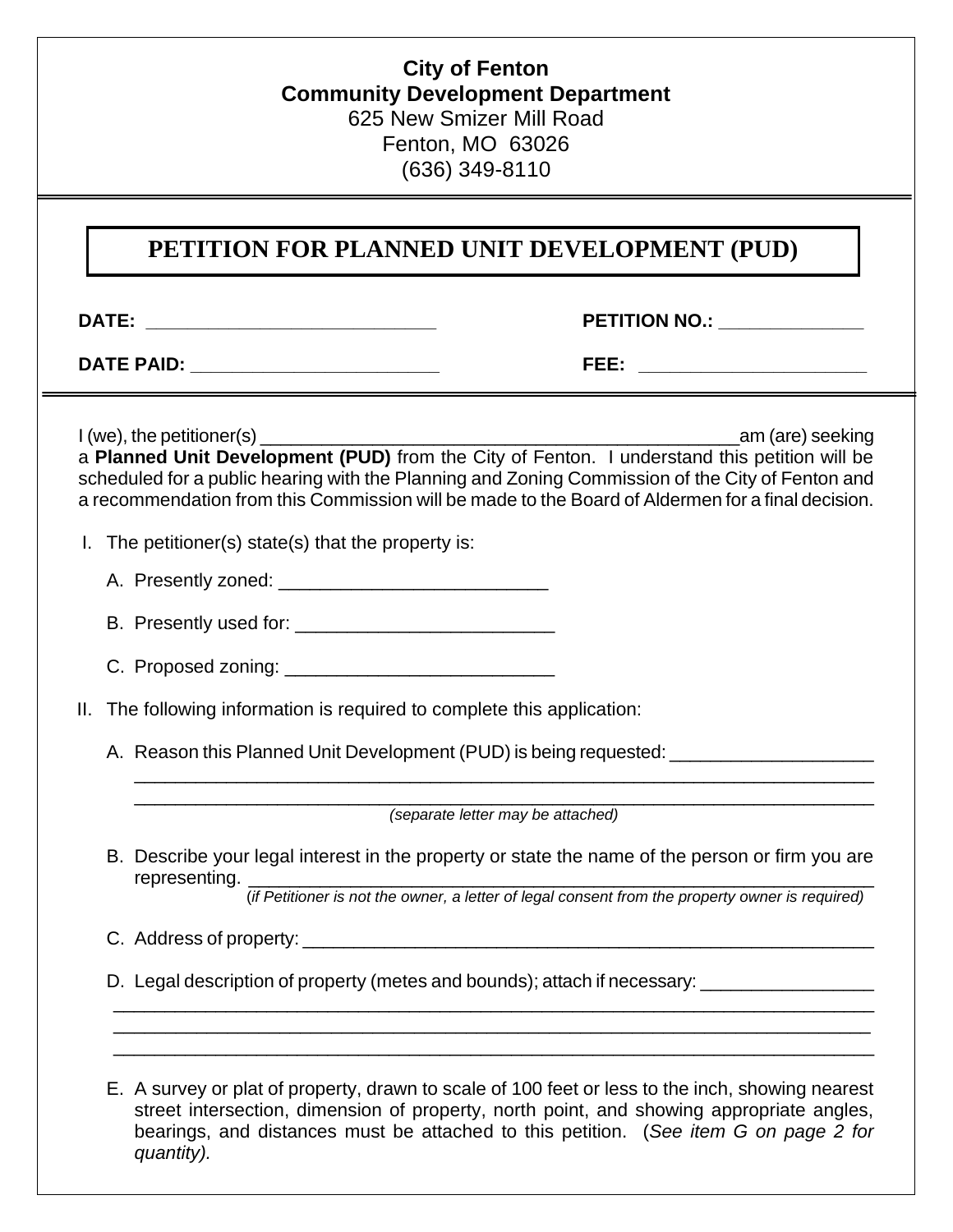| G. Return signed and notarized application, fee, and twenty-five (25) 11"x17" or 81/2"x11" sets<br>81/2"x11" copy if smaller plans are not legible.                                                                                                                                                                                                                                                                              | and two (2) full-sized sets to scale of any plans to the Community Development Department.<br>Please submit twenty-five (25) full-sized sets to scale of all items/plans plus one 11"X17" or |
|----------------------------------------------------------------------------------------------------------------------------------------------------------------------------------------------------------------------------------------------------------------------------------------------------------------------------------------------------------------------------------------------------------------------------------|----------------------------------------------------------------------------------------------------------------------------------------------------------------------------------------------|
| I (we) hereby certify that I (we) have a legal interest in the described property or I (we) am (are) the<br>duly appointed representative(s) of the property owner and that all information given herein is true<br>and a statement of fact. As owner(s) or petitioner(s), I (we) will comply with all requirements and<br>conditions set forth by the City of Fenton's Planning and Zoning Commission and Board of<br>Aldermen. |                                                                                                                                                                                              |
| (Print Name)                                                                                                                                                                                                                                                                                                                                                                                                                     | (Petitioner's Signature)                                                                                                                                                                     |
|                                                                                                                                                                                                                                                                                                                                                                                                                                  |                                                                                                                                                                                              |
| <u> 2000 - Jan James James Barnett, fransk politik (d. 18</u>                                                                                                                                                                                                                                                                                                                                                                    |                                                                                                                                                                                              |
| Subscribed and sworn to before me this _____ day of _____________________________ 20____.                                                                                                                                                                                                                                                                                                                                        |                                                                                                                                                                                              |
| <b>SEAL:</b>                                                                                                                                                                                                                                                                                                                                                                                                                     |                                                                                                                                                                                              |
|                                                                                                                                                                                                                                                                                                                                                                                                                                  | (Notary Public)                                                                                                                                                                              |
| My Commission expires: ________________                                                                                                                                                                                                                                                                                                                                                                                          |                                                                                                                                                                                              |
|                                                                                                                                                                                                                                                                                                                                                                                                                                  |                                                                                                                                                                                              |
|                                                                                                                                                                                                                                                                                                                                                                                                                                  |                                                                                                                                                                                              |
|                                                                                                                                                                                                                                                                                                                                                                                                                                  |                                                                                                                                                                                              |
|                                                                                                                                                                                                                                                                                                                                                                                                                                  |                                                                                                                                                                                              |
|                                                                                                                                                                                                                                                                                                                                                                                                                                  |                                                                                                                                                                                              |
|                                                                                                                                                                                                                                                                                                                                                                                                                                  |                                                                                                                                                                                              |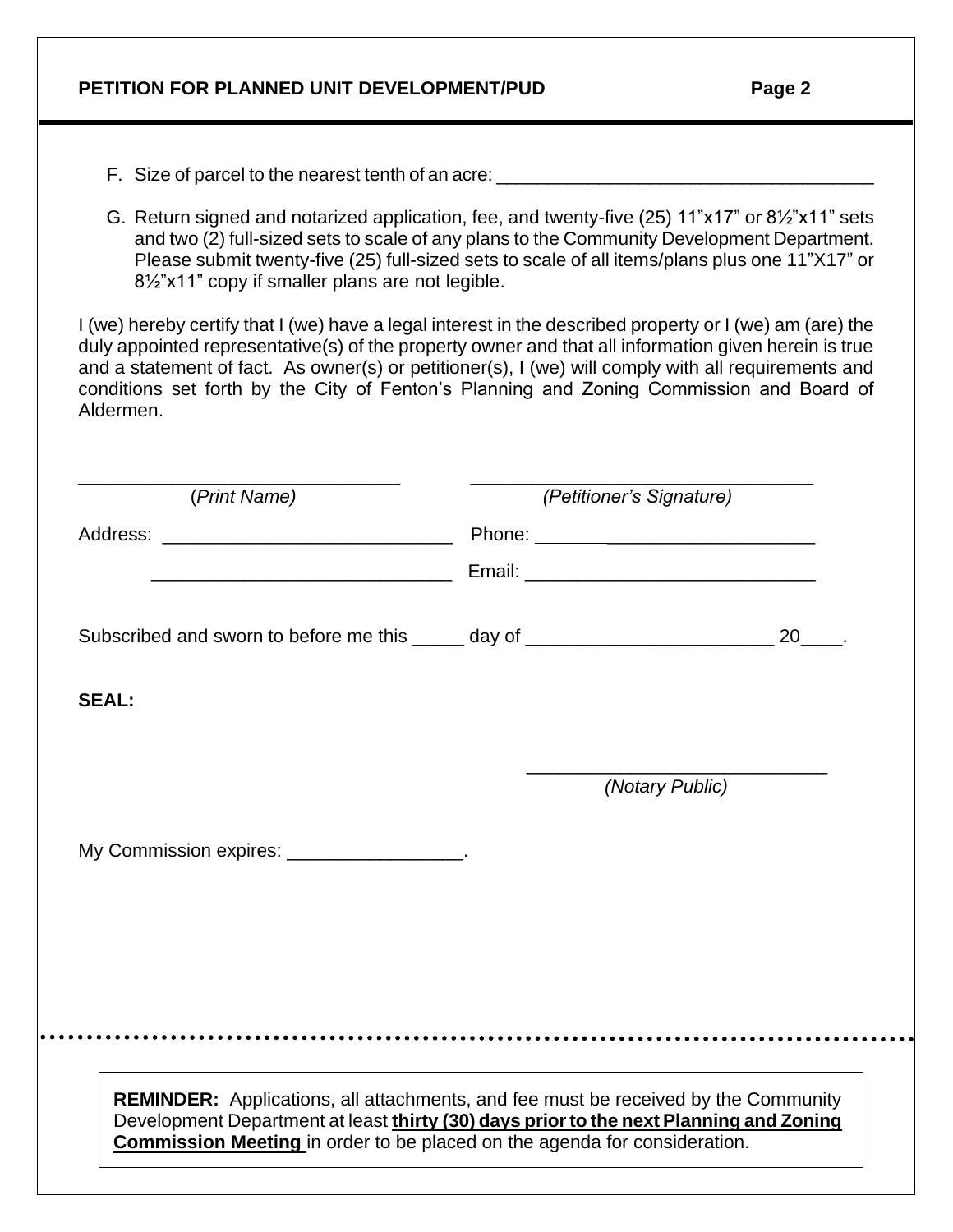# **IMPORTANT NOTICE**

# **Petitions for Public Hearing**

- The Planning and Zoning Commission holds a public meeting on the first Tuesday of every month, 7:00 p.m., at the City of Fenton City Hall, 625 New Smizer Mill Road.
- Prior to the public meeting, the City must have your completed application and other documents delivered to the Community Development Department thirty (30) days in advance of the Commission's next meeting date to post the required public notice. Staff will determine whether the petition will be on the Planning and Zoning Commission agenda for the following meeting.
- Your attendance at the Planning and Zoning Commission meeting is mandatory. Failure to appear may result in a Commission recommendation to continue or deny your request.
- The Planning and Zoning Commission will make their recommendation for approval or denial of your petition to the Board of Aldermen, which will conduct a public hearing at their regular Board meeting on the fourth Thursday of every month.
- The Board of Aldermen will have final approval or denial of the petition.

## **If you have any questions, please do not hesitate to call the Community Development Department at (636) 349-8110.**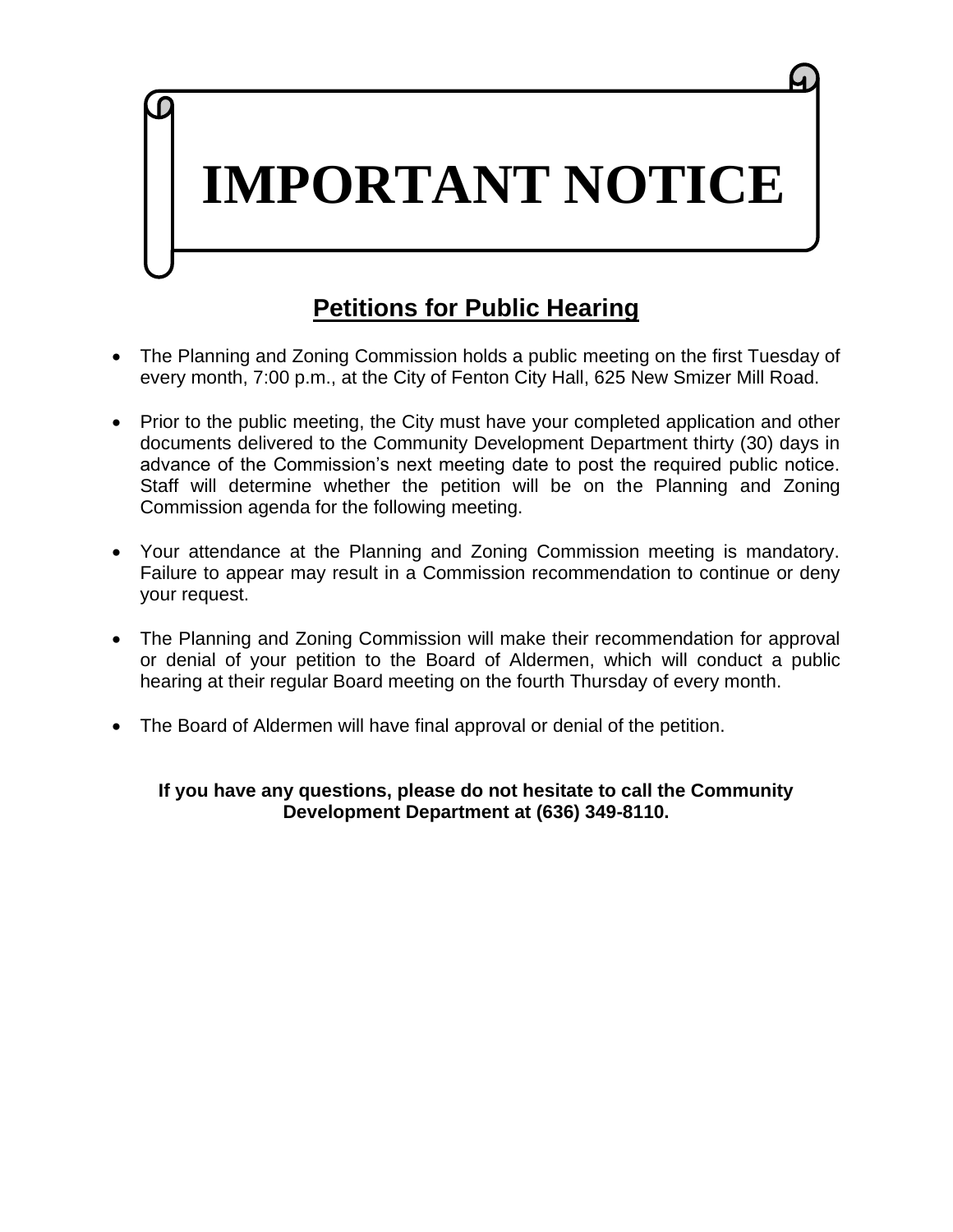## **PRELIMINARY PLATS SUBMITTED TO THE PLANNING AND ZONING COMMISSION FOR REVIEW AND APPROVAL MUST CONTAIN THE FOLLOWING INFORMATION:**

- $\Box$  The name of the subdivision if within an existing subdivision.
- ❑ The proposed name of the subdivision if not within a previously platted subdivision. The proposed name of any new subdivision shall not duplicate or closely approximately phonetically the name of any other subdivision within the City of Fenton.
- ❑ The property name if no subdivision name has been chosen.
- $\Box$  A key map on the first sheet if the entire subdivision will not fit on one (1) sheet and matchlines to facilitate the matching of separate sheets.
- ❑ Municipal, County, and School District boundaries within two hundred (200) feet.
- $\Box$  If the applicant is not the owner, a statement consenting to the subdivision signed by the owner.
- ❑ The location, size and purpose of any existing or proposed easement, street, or lot reserved or dedicated to public use.
- ❑ The names, locations and widths of all existing or platted streets within and immediately adjacent to the proposed lot(s).
- $\Box$  Existing trust indentures, if applicable.
- ❑ Lot lines with accurate dimensions, bearing or deflection angles, radii arcs and central angles of all curves.
- ❑ The number of proposed lots shown on each sheet and the dwelling unit density and all applicable setback lines.
- ❑ The use of any lot to be used for other than residential purposes.
- ❑ Location and name of proposed streets. The maximum grade of all streets shall be shown on the drawings or verified on a written form.
- ❑ Existing and proposed location of all storm and sanitary sewers within and immediately adjacent to the subdivision.
- ❑ Proposals for connection to an adequate public water supply and sanitary sewer systems or other means of providing water and sewage disposal.
- ❑ Proposals for collecting and discharging surface water drainage including location of all detention/retention areas.
- $\Box$  The number, size, ad type of trees to be planted in the subdivision.
- ❑ All existing buildings within one hundred (100) feet of the property.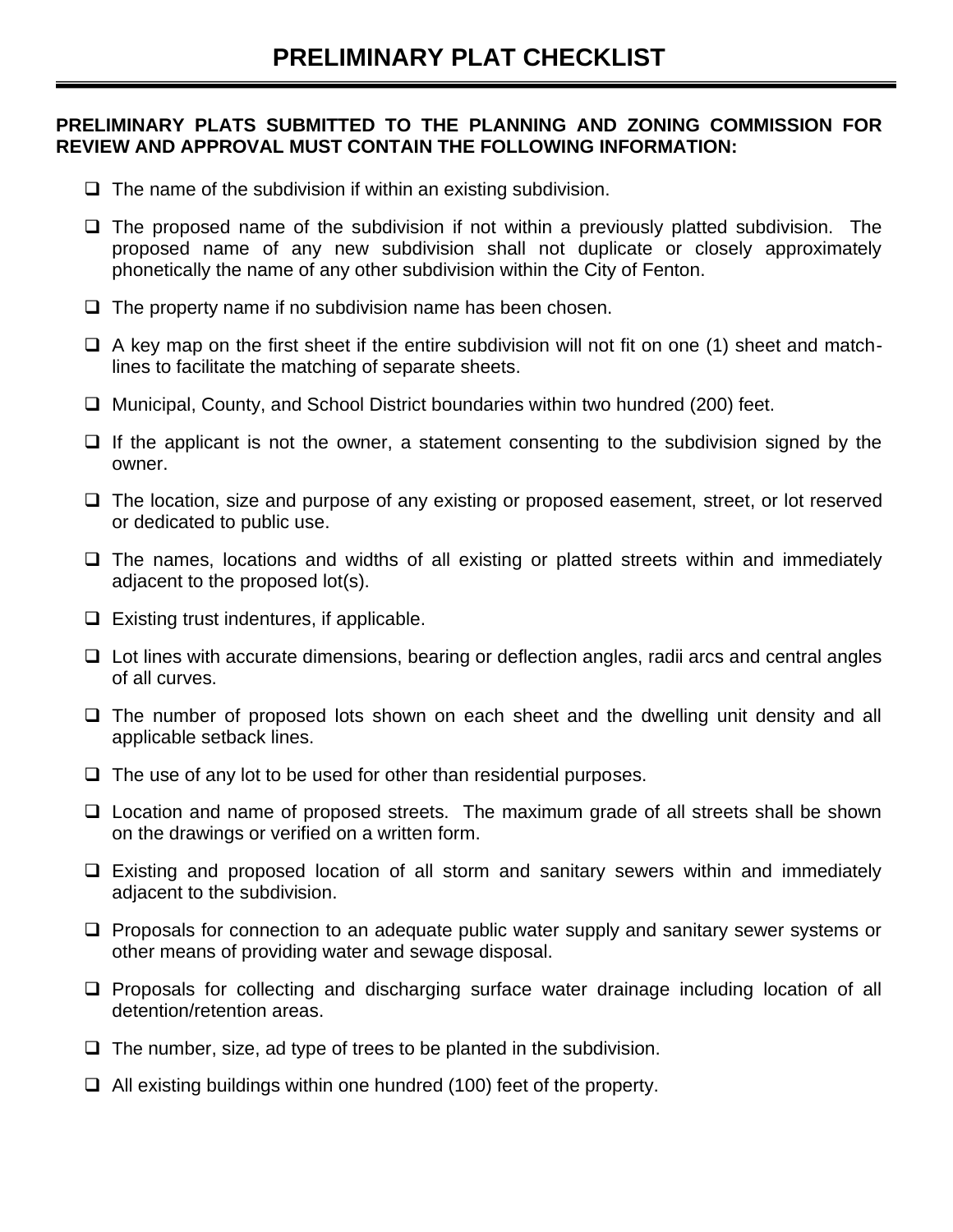## ARTICLE V **Planned Unit Development**

#### **Section 440.170. Scope Of Provisions.**

#### **[R.O. 2009 § 483.010]**

This Article contains the regulations for a Planned Unit Development, herein "PUD." These regulations are supplemented and qualified by additional general regulations appearing elsewhere in this Title.

#### **Section 440.180. Statement Of Intent/Purpose.**

#### **[R.O. 2009 § 483.020]**

The intent of this Article is to provide a voluntary and alternate zoning procedure in applicable Zoning Districts in order to permit flexibility in Building types and arrangements that would not be possible under the strict application of the Zoning District; encourage a creative approach to the use of land and related physical facilities that results in better development and design to preserve existing site topography, major tree cover, and natural water features on and adjacent to the development to the extent reasonably possible; and contribute to enhancement of the City's urban design, with particular attention to adaptation to adjacent neighborhoods and Street systems under conditions of approved Site Plans.

#### **Section 440.190. Applicable Zoning Districts.**

#### **[R.O. 2009 § 483.030]**

The PUD procedure may be utilized for developments containing not less than seven (7) acres in the "R-1," "R-2," and "R-3" Districts and not less than four (4) Dwelling Units in the "OT-1" District.

#### **Section 440.200. Authorized Developments And Limitations.**

#### **[R.O. 2009 § 483.040]**

- A. The PUD may authorize the following development types and standards:
	- 1. Permitted Uses. Any Permitted Use in the Zoning District within which the PUD is located is permitted in the PUD. Additionally, Attached Single-Family Dwellings or Two-Family Dwellings are permitted in the "R-2" and "R-3" Districts and Attached Single-Family, Two-Family Dwellings, and Multiple-Family Dwellings each with no more than four (4) Dwelling Units are permitted in the "OT-1" District.
	- 2. Uses Allowed by Special Use Permit. Any Use allowed by Special Use Permit in the Zoning District within which the PUD is located is permitted in the PUD by Special Use Permit to be issued in accordance with Section 410.080.
	- 3. The PUD requirements shall be established in the Ordinance authorizing the PUD with the following restrictions:
		- a. Off-Street Parking. Off-Street Parking requirements shall meet the minimum requirements of the proposed use and shall in no event be diminished; however, the Commission and Board may require that unenclosed Off-Street Parking Spaces be depressed below the grade of the remainder of the Lot or screened by walls, fences, or plant material or by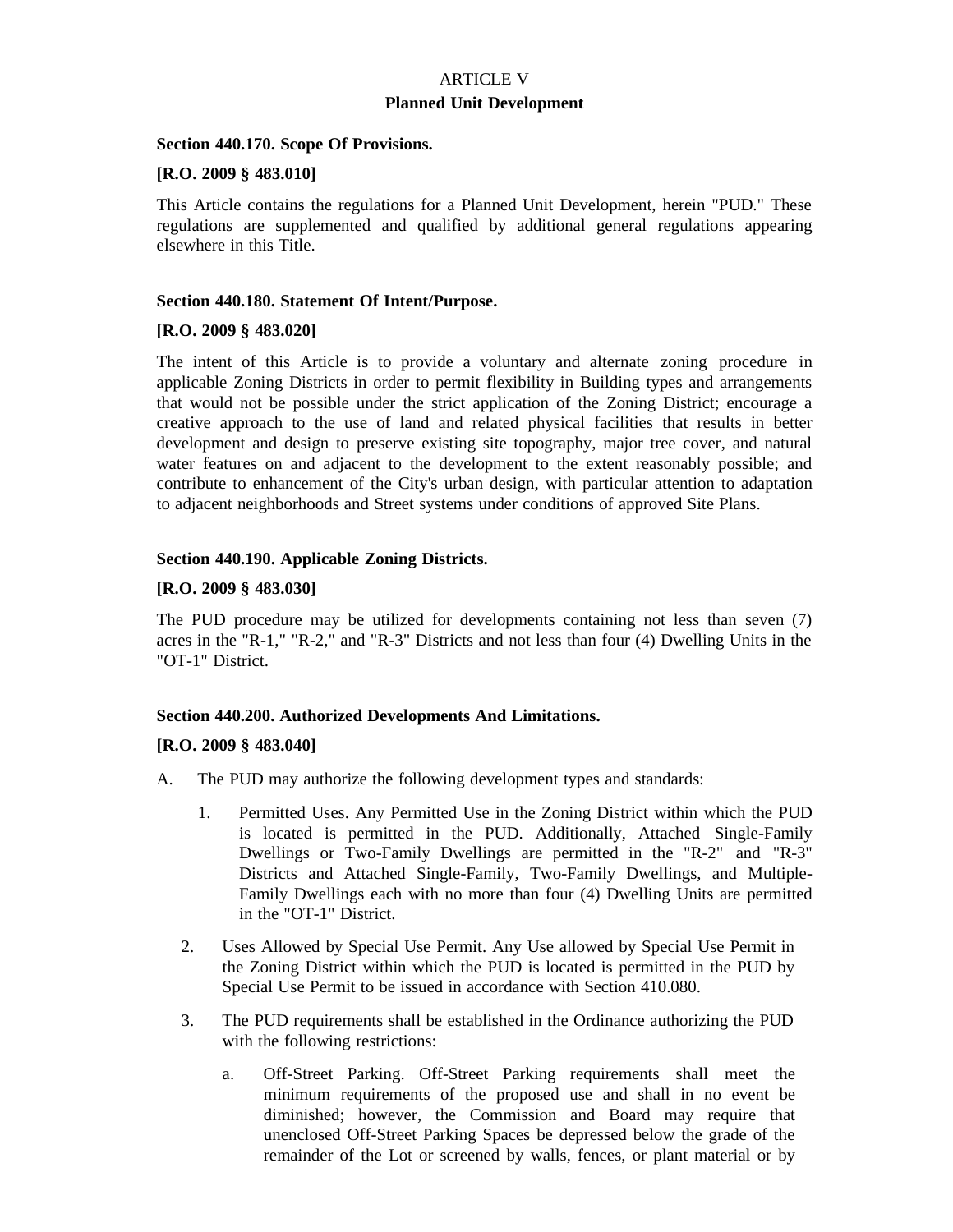both methods to preserve and complement the general character of any existing developments on adjacent properties.

- b. Setbacks. The required Setbacks of the underlying Zoning District shall apply to all Lot Lines contiguous with or within fifty (50) feet of the boundary line of the PUD.
- c. Buffer Areas. For PUDs in "R-2" or "R-3" Districts wherein Lot Areas do not comply with the minimum Lot Area of the underlying Zoning District, a Buffer Area of not less than thirty (30) feet in depth shall be provided along any Lot Line that abuts a Residential District or Lot with a Residential Use that is not located within the PUD.
- d. Lots. The PUD shall not contain more Lots or Dwelling Units than would be permitted under the regulations of the Zoning District which the PUD is permitted, and in no case shall the minimum Lot Area in the "R-1" District be less than twenty thousand (20,000) square feet; in the "R-2" District be less than ten thousand (10,000) square feet; in the "R-3" District be less than seven thousand five hundred (7,500) square feet; or in the "OT-1" District be less than six thousand (6,000) square feet and:
	- (1) The maximum number of Lots allowable in "R-1," "R-2," and "R-3" Districts shall be calculated by dividing the net area of the PUD by the minimum Lot Area requirement for a Residential Dwelling Unit of the underlying Zoning District in which the PUD is located. The net area is the gross area of the development, minus the following:
		- (a) Any area within special flood hazard areas inundated by a 100 year flood (i.e., plain and floodway Zones "A," "AE," "AH," "AO," "A99") as determined by the Federal Emergency Management Agency (FEMA).
		- (b) All Street pavement.
		- (c) Area for Detention/Retention Areas as measured ten (10) feet back from the high-water elevation for any Detention/Retention Area.
	- (2) The maximum number of Lots within the "OT-1" District shall be dependent on each Lot containing not less than six thousand (6,000)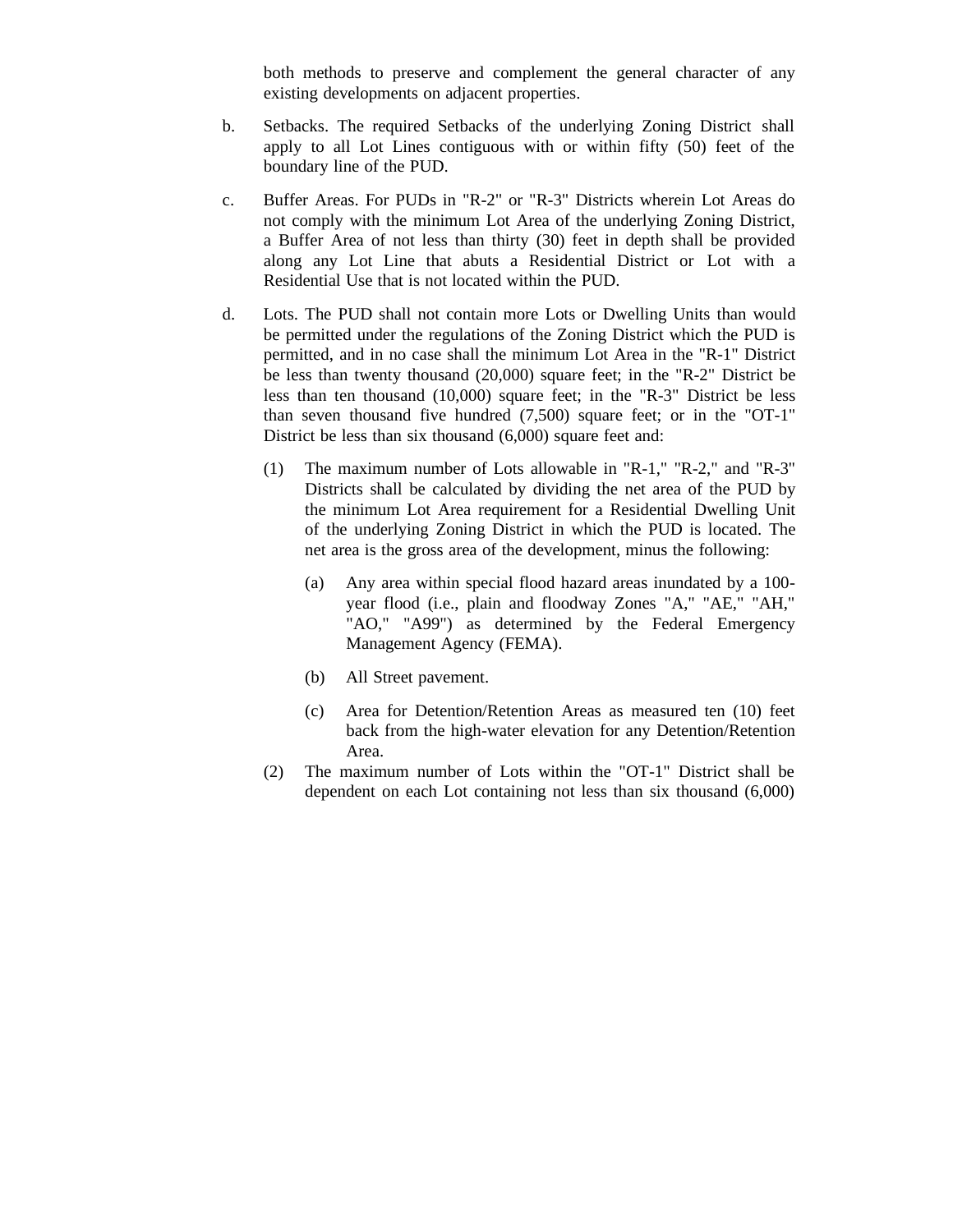square feet, exclusive of any area included within above Subsection  $(A)(3)(d)(1)$ , (a), (b), and (c).

#### **Section 440.210. Sketch Plan.**

#### **[R.O. 2009 § 483.050]**

See Section 440.090.

#### **Section 440.220. Preliminary Plat Required.**

#### **[R.O. 2009 § 483.060]**

In addition to the Preliminary Plat meeting the requirements of Section 440.100, the Commission shall review the proposed PUD to determine if the PUD is:

- A. Consistent with good general planning practice and with good site planning;
- B. Can be constructed and operated in a manner that is not detrimental to the Permitted Uses in the Zoning District;
- C. Would be visually compatible with the uses and Property within the surrounding area; and
- D. Is deemed desirable to promote the general health, safety, and welfare of the City. Additionally, the Commission and Board shall also consider the architectural, landscape, and other relationships which may exist between the proposed development and the character of the surrounding neighborhood and shall prescribe and require such physical treatment such as Screening, Buffer Areas, or other features as will, in its opinion, enhance the neighborhood character.

#### **Section 440.230. Improvement Plans Required.**

**[R.O. 2009 § 483.070]**

See 440.110.

#### **Section 440.240. Improvement Guarantees Required.**

#### **[R.O. 2009 § 483.080]**

See Section 440.120.

#### **Section 440.250. Final Plat Procedures.**

**[R.O. 2009 § 483.090]**

See Section 440.120.

#### **Section 440.260. Changes In Approved PUDs.**

#### **[R.O. 2009 § 483.100]**

A. The PUD shall be developed only according to the approved and recorded Final Plat and all supporting data. The recorded Final Plat and supporting data, together with all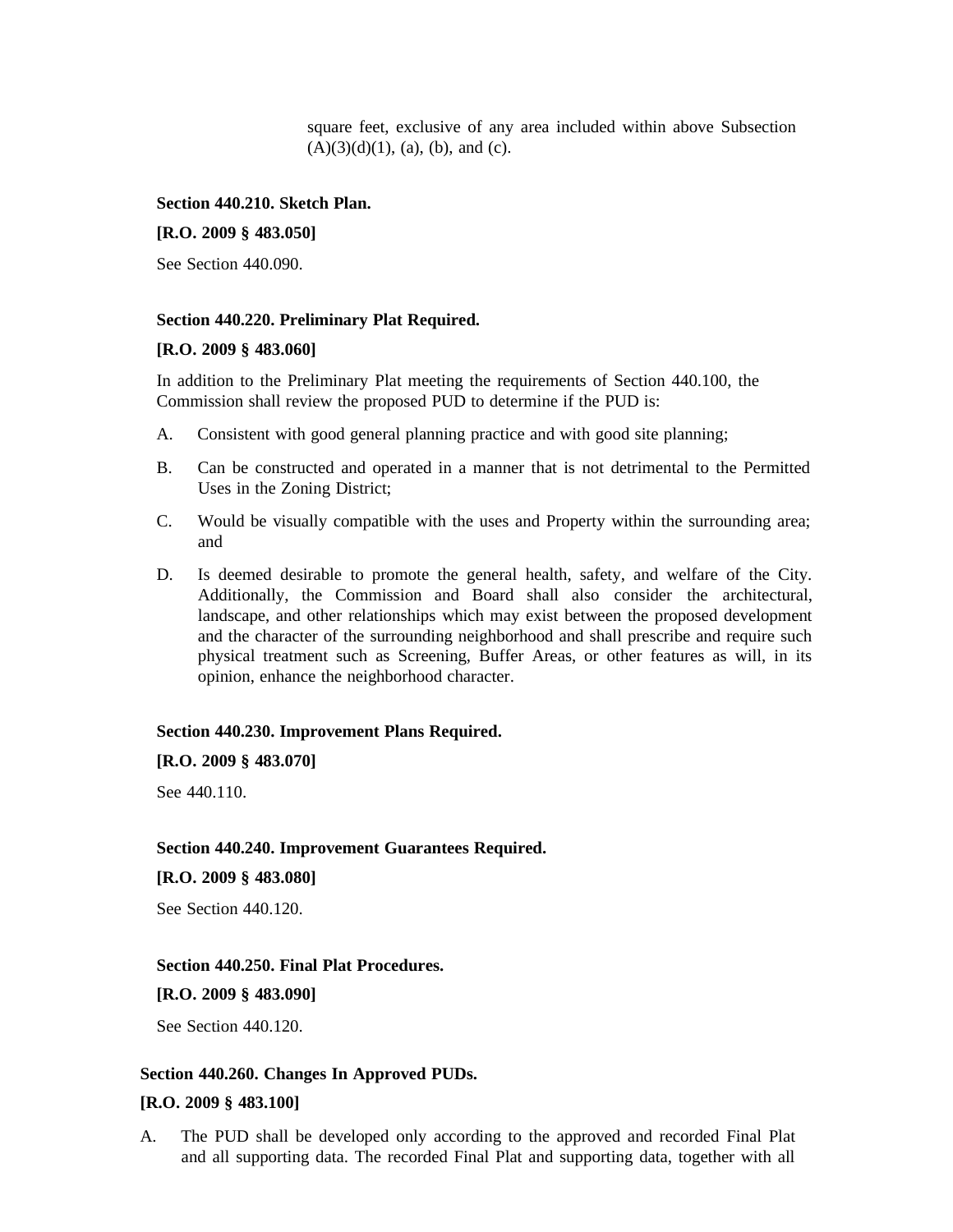recorded amendments, shall be binding on the Applicants, their successors, grantees, and assigns and shall limit and control the use of Property (including the internal use of Buildings and Structures) and location of Structures in the PUD as set forth therein. All changes to the Final Plat shall be recorded with the Recorder of Deeds as amendments to the Final Plat or reflected in the recording of a new, corrected Final Plat.

- 1. Major changes. Changes which alter the concept or intent of the PUD, including increases in density, Building Heights, or proposed decreases in open space. Changes in the sequence of development and changes in Street standards shall be approved by submission of a new Preliminary Plat under Section 440.100 and subsequent amendment to the Final Plat.
- 2. Minor changes. The Director may approve minor changes in the PUD which do not change the concept or intent of the development. "Minor changes" are defined as any change not defined as a major change.

#### **Section 440.270. Failure To Submit Final Plat Or Construction On Schedule.**

#### **[R.O. 2009 § 483.110]**

- A. The Board shall consider the PUD subject to revocation if substantial construction fails to commence within one (1) year of filing of the Final Plat or construction is not completed within five (5) years from approval of the Final Plat. The Applicant shall be notified in writing at least sixty (60) days prior to any revocation hearing.
- B. The Board may grant an extension to commence construction for not more than one (1) additional year. As used in this Article, "substantial construction" shall mean final grading for Streets necessary for first approved Plat or phase of construction and commencement of installation of sanitary and storm sewers.
- C. In the event the Final Plat is not submitted or substantial construction has not commenced within the prescribed time limits, the PUD shall terminate and the Commission shall within forty-five (45) days recommend initiation of a new Public Hearing before the Board to revert the Property to its prior classification in accord with the proceedings specified in Section 410.060. In the case where rezoning was granted in conjunction with the PUD and said PUD has terminated, no building permit shall be issued on that Property in accord with the provisions of the above-noted Section.

#### **Section 440.280. Dedications For Public Parks.**

#### **[R.O. 2009 § 483.120]**

- A. A PUD may include a Lot or Lots designated for Public Park use, which may be considered part of the gross acreage of the development in computing the maximum number of Lots that may be created or Dwelling Units that may be authorized, provided that:
	- 1. No Lot of less than ten (10) acres is dedicated for Public Park. However, a Lot Area less than this minimum may be accepted for a Public Park by the Board if it is an addition to an existing or proposed Public Park or school site respectively or is recommended by the Parks and Recreation Committee as part of the City's Public Park system.
	- 2. Prior to approval of a Final Plat for a PUD indicating Public Park dedication, a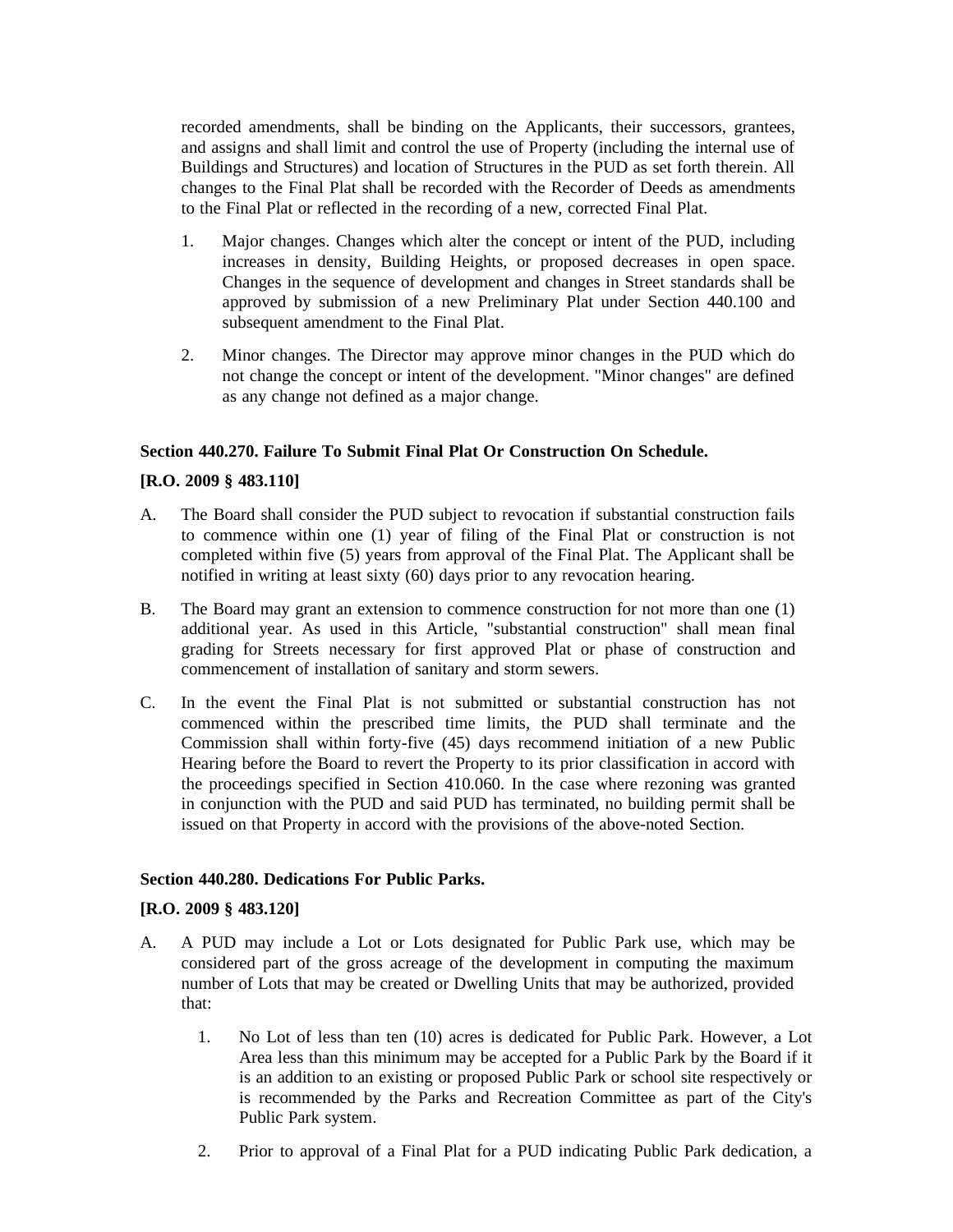written statement recommending approval of the proposed Public Park shall be received from the Parks and Recreation Committee.

- 3. The proposed Public Park is dedicated in a manner approved by the Board as to the legal form prior to recording of the Final Plat.
- 4. The Final Plat identifies the boundaries of the dedicated Lot for a Public Park within the PUD.
- 5. The deed of dedication for Public Park shall provide that in the event the Property shall no longer be used for that purpose, it will revert to the trustees of the Subdivision in which it is located as common land. The trust indenture required in Section 440.290 shall provide for the manner in which the common land shall be treated, so that the provisions of this Section are complied with.

#### **Section 440.290. Trust Indentures And Warranty Deeds.**

#### **[R.O. 2009 § 483.130]**

In PUDs where common areas, which may include open spaces, recreational areas, or other common grounds, are provided, a trust indenture shall be recorded simultaneously with the Final Plat. The indenture shall provide for the proper and continuous maintenance and supervision of said common land by trustees (and mechanism to pay for the same) to be selected and to act in accordance with the terms of such indenture and the common land shall be deeded to the trustees under said indenture by general warranty deed. The trust indenture and shall comply with the requirements established in Section 440.150, Subdivision Indentures.